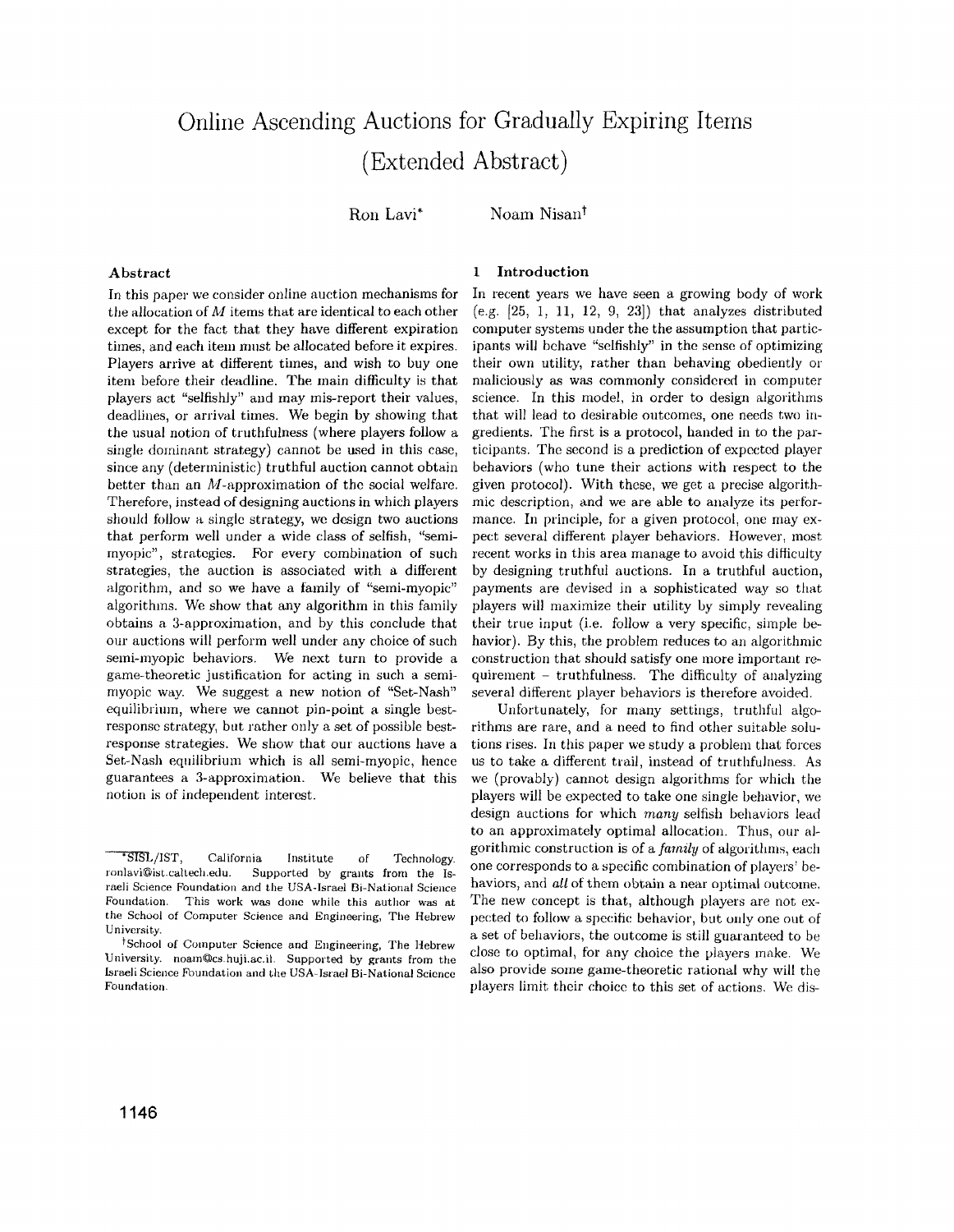cuss some natural strengthenings of the equilibria notion we use, still keeping this general idea of "set equilibria" . We believe that these concepts offer a new way to bypass the inherent difficulties of the truthfulness notion, in a way that suits the CS worst-case notions.

The problem we study is the online allocation of  $M$ items that are all identical except that they "expire" at different times: the first item expires at time 1, the second at time 2, and so on. Players arrive over time, and items must be allocated at or before their expiration time. Each player  $j$  desires any single item between his arrival time,  $r_j$ , and his deadline,  $d_j$ , and has a value  $v_j$  for receiving the item. All information  $r_j, d_j, v_j$ is private to player  $j$ , and players act rationally to maximize their utility: the value  $v_j$ , if they are allocated an item, minus any payment that they must pay. Our goal is to design a mechanism that maximizes the "social welfare", i.e. to allocate the items so that the sum of values of players that receive an item is maximized.

This model seems applicable to many scenarios in which items are sequentially allocated as time progresses, where both items and players have a finite "lifetime". In a computational setting, this model is equivalent to online scheduling of unit length jobs with deadlines. Focusing on the algorithmic question only, and ignoring incentive issues, it is known that the ofHine problem can be solved exactly in polynomial time and that the online problem has a simple greedy algorithm that achieves a 2-approximation [18, 4], but no online algorithm can achieve an approximation ratio better than the "golden ratio" [15]. Of course, this algorithm requires each player to reveal his true type (value, arrival time, and deadline) and ignores players' strategic considerations.

To incorporate the strategic considerations of the players, our first attempt was to design a truthful mechanism for this problem, in which players are motivated to reveal their true input by incorporating some sophisticated payment scheme. However, this cannot be achieved, as the following strong impossibility result shows:

### **Theorem:** Any truthful deterministic online mechanism cannot obtain an approximation ratio  $\lt M$ .

One could approach this difficulty by adding more assumptions about the players. E.g., a common assumption in recent works on online auctions [20, 8, 3, 5, 7, 13, 2, 19, 2G, 16] is that player values are taken from some known interval  $[v_{min}, v_{max}]$ . With this, one can construct a randomized truthful auction with an approximation ratio of  $O(log(v_{max} - v_{min}))$  (this can be obtained as a special case of the market clearing algorithm of  $[8]$ , or by using the general method of  $[2]$  to convert online algorithms to truthful online algorithms). To our view, this is a too heavy toll to pay for truthfulness, as a deterministic 2-approximation without any *assuwp*tions on players exists once truthfulness is dropped. In addition, the resulting truthful auctions sometimes appear somewhat artificial (e.g. without real competition among the different bidders  $-$  all items are sold in a fixed price, determined before the first bidder arrives).

Instead, we will not assume any additional assumptions on players, but will relax the required notion of equilibria: instead of specifying a single tuple of strategies (the equilibrium point) that provides a good approximation ratio, we will spedfy a large set of strategies with the property that the mechanism will perform well on *any* of them. Our strategic analysis will not be able to pinpoint exactly which of these strategies will be rationally chosen, but rather only that one of them will be - this is enough to guarantee good performance.

At this point we embark with the algorithmic analysis of two (variants of) classic ascending auctions, under a wide class of possible player behaviors. The first auction we consider is a natural adaptation of the iterative auction of Demange, Gale, and Sotomayor [10] (similar offline scheduling auctions were also considered by [27]). *The Online Itemtive Auction* constantly maintains a current price  $p_t$  and a current winner  $win_t$ for every item *t.* At each time *t,* each player (in his turn) may place his name as the temporary winner of some item  $t'$  (bid on  $t'$ ), deleting the previous temporary winner, and increasing the price by some fixed small  $\delta$ (a player can be a temporary winner only for one item). When none of the players wishes to bid, the time *t* phase ends: item *t* is sold to player *win<sub>t</sub>* for a price of  $p_t - \delta$ . At time  $t + 1$  the prices and temporary winners from time *t* are kept, and the auction continues similarly.

In the ofHine setting, where all players arrive at time 1, [10] show that if all players behave *myopically*, i.e. always bid on the item with the lowest price among those that interest them, then the auction will reach the optimal allocation. Moreover, such myopic behavior is indeed the player's best interest [14J. But what will the player choose, facing this auction in the online setting? This depeuds on the beliefs of the player about the future: if he fears that new competitive bidders will arrive in the future, he may bid aggressively for earlier items, offering a higher price for them but reducing his risk of future competition. To incorporate such considerations, we call a player *serni-myop'ic* if he always bids on some item with price lower than his value (not necessarily the item with the lowest price, as the myopic behavior requires). Thus there exist many semi-myopic behaviors, that represent different beliefs. The point is that the auction will obtain near optimal allocation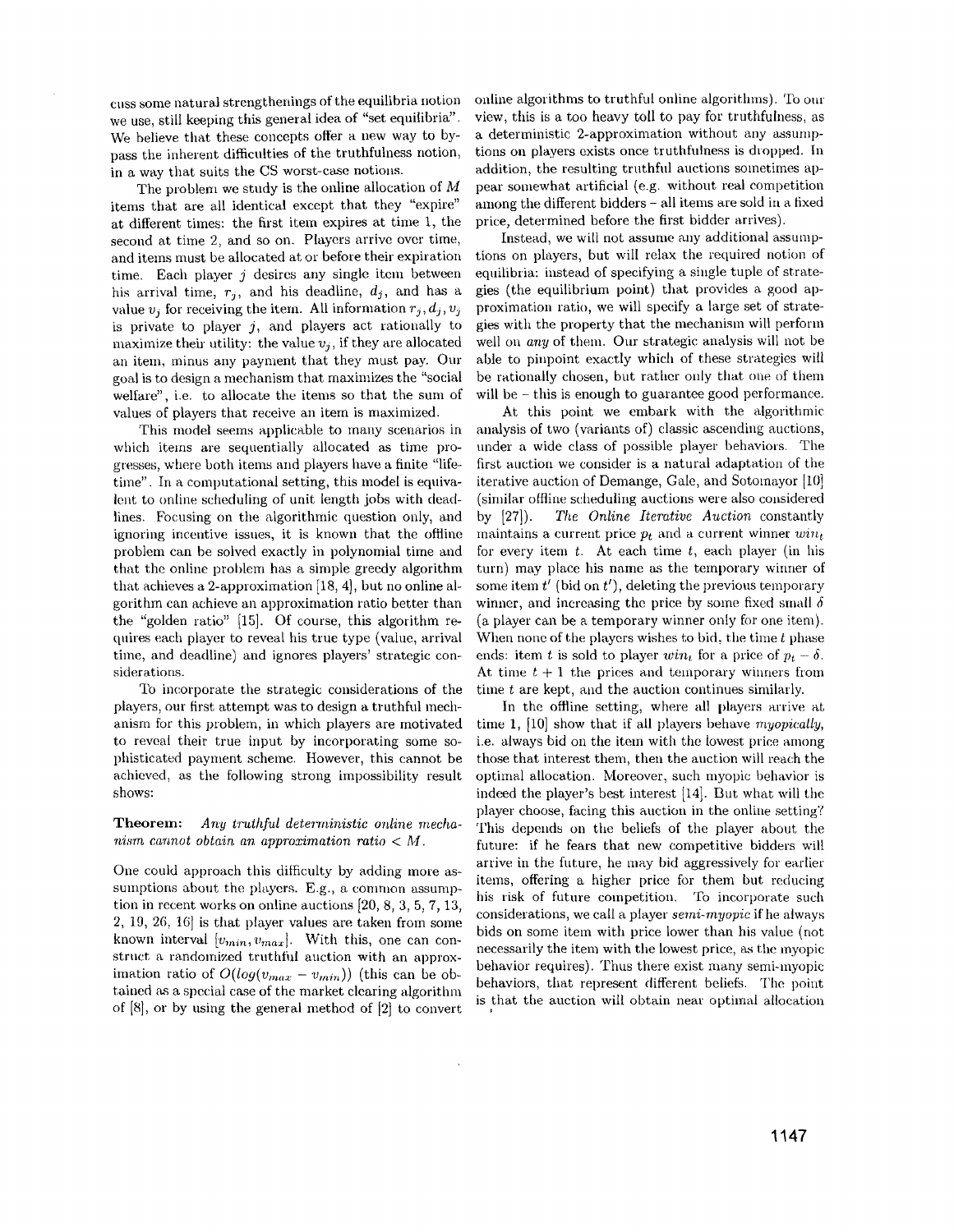under *any* combination of such behaviors:

Theorem: *If all players are semi-myopic then the Online Iterative Auction achieves a 3-approximation of the welfare.* 

We prove this by analyzing a family of semi-myopic algorithms, where each such algorithm corresponds to a specific combination of semi-myopic behaviors. One algorithm in the family is the greedy algorithm<sup>1</sup>, but the analysis of the entire family is completely different and non-trivial (even the analysis of the "myopic algorithm", which results from the myopic behaviors of the players, is completely different).

The second auction we consider is *The Sequential Japanese Auction:* Item t is sold at time t using a classic one-item ascending auction (exact details appear in the paper body). Surprisingly, we show that this auction has a similar structure to the previous one (in our setting). We define a myopic behavior that leads to the optimal allocation in the offline case (when all players arrive at time 1), and, similarly to above, a family of semi-myopic behaviors aimed to capture players' uncertainties about the future. These semi-myopic behaviors again exactly correspond to our family of semimyopic algorithms, hence a 3-approximation is obtained for every combination of semi-myopic behaviors.

But why should the players play as we expect? \Ve now turn to give a more accurate game-theoretic analysis of thc players' behaviors. As truthful auctions do not exist, we instead seek an equilibrium notion that will capture the idea advocated above, i.e. that the best we can do is recommend on a set of strategies, and not on a specific, single strategy.

In the game-theoretic setting, each player is required to choose a strategy  $s_i \in S_i$ . The resulting payoff of each player i is  $u_i(s_1...s_n)^2$ . Player i's strategy  $r_i \in S_i$  is a best response to a specific combination of strategies of the other players  $s_{-i} \in S_{-i}$  if for any  $s_i \in S_i$ ,  $u_i(r_i, s_{-i}) \geq u_i(s_i, s_{-i})$ . Our notion of "set equilibria" captures the situation where we describe a subset  $R_i \nightharpoonup S_i$  of "recommended strategies" (best response strategies) to choose from, instead of describing a single strategy  $r_i$  as the equilibrium point:

2We actually need the framework of games with incomplete information, in which each player additionally has a type (in our case, a triplet {arrival time, value, and deadline}), and both his strategy and his payoff may depend on this type; this adds few technicalities that we deal with in the paper body, but does not change the spirit of the results, as we describe here.

Definition: *The sets Hi are in* Set-Nash equilibrium *if for any player i, and any strategy combination of the other players*  $s_{-i} \in R_{-i}$ , *player i has a best response to*  $s_{-i}$  *in R<sub>i</sub>*.

Thus the definition requires that a best response to any tuple of recommended strategies of the others may be found within the recommended strategies of player  $i$ . This becomes equivalent to regular Nash equilibrium when  $|R_i| = 1$  for all i. It should be pointed out that there always exists a trivial Set-Nash equilibrium in which the recommended strategies are the entire set of strategies. Therefore this notion is interesting only when one can guarantee some performance bound whenever players play any one of their recommended strategies, as we do.

Although Set-Nash equilibrium is a weak notion, certainly weaker than regular Nash equilibrium, it seems to us that it carry some weight, especially in computerized environments, in which appropriate protocols and software programs that act "as recommended" are available, and so a deviation would seem to require some effort. In such cases players can be realistically expected to act as recommended unless they have clear incentives to deviate. Such a clear incentive would seem to be absent when the recommended strategies are in Set-Nash equilibrium.

We also provide some discussion on ways to strengthen the basic definition. We describe a hierarchy of four "set equilibria" notions, with a growing strength. While, for our motivating example, we were able to use only the basic definition, we believe that the complete hierarchy will turn out to be useful for other models, in which truthfulness does not exist, and one wishes to remain within the worst-case framework and to avoid any strong distributional assumptions.

Returning to our model, we show that both our online ascending auctions have Set-Nash equilibria that are all semi-myopic. We leave the description of the appropriate sets of recommended strategies to the body of the paper. The main point we arrive at is that players do not have a clear incentive to deviate outside of these sets of recommended strategies; and when they do stay inside the set of recommended strategies, the mechanism obtains a 3-approximation.

Main Theorem: *The Online Itemtive A'uction and the Sequential Japanese Auction both have a Set-Nash equilibri'um which* is *all semi-myopic, hence results in a 3-approximation of the welfare.* 

The rest of the paper is organized as follows. The model and basic definitions are given in section 2. In section 3 we describe the two online ascending auctions,

 $\overline{\text{``which corresponds to the completely aggressive behavior that}}$ continues to bid on the current item as long as its price is lower than the player's value (even if the next item has a price of zero).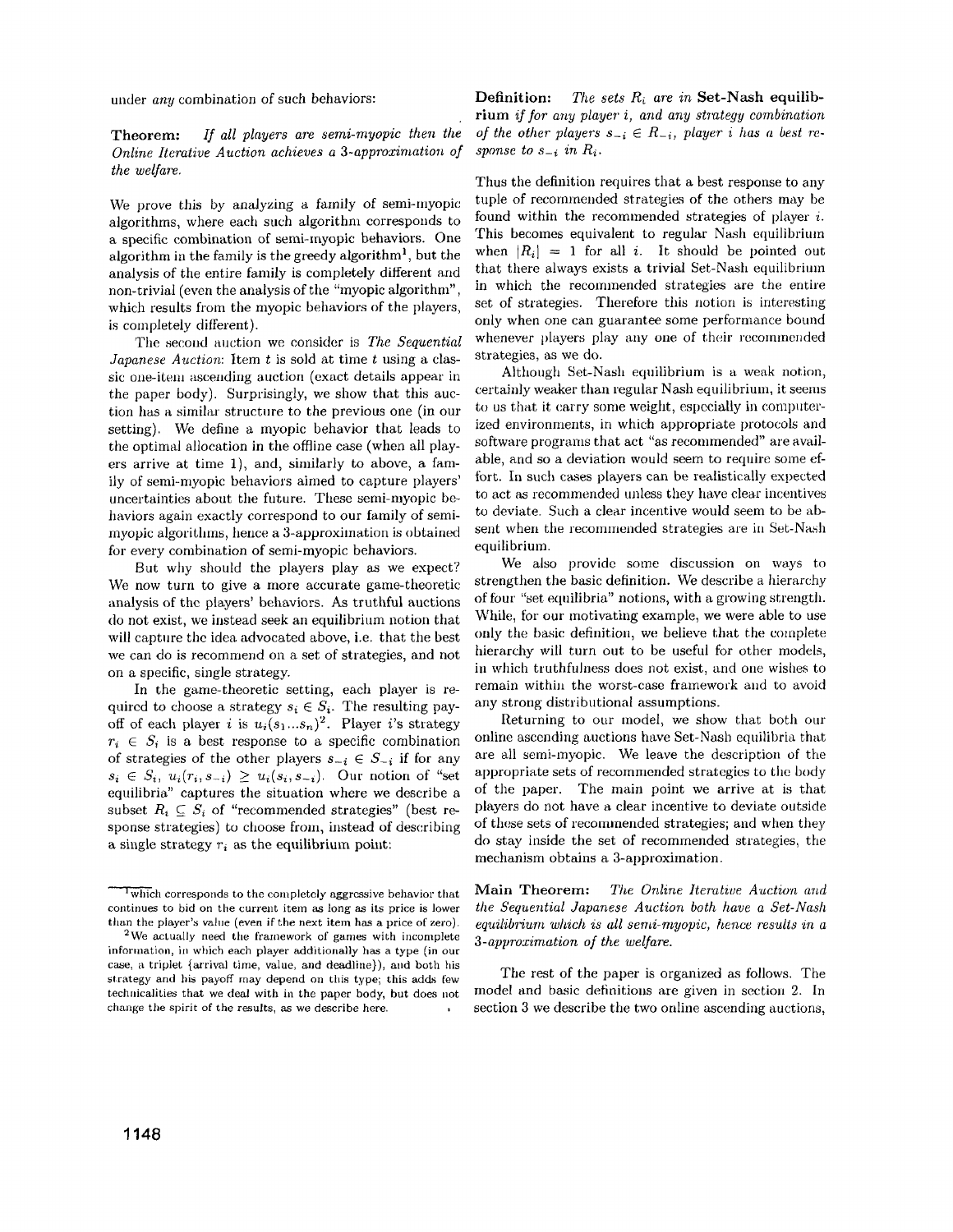and show their algorithmic properties by characterizing a family of 3-approximations. Section 4 returns to the strategic setting, showing that no truthful auction can achieve an approximation ratio better than M. In section 5 we define the new notion of Set-Nash equilibrium, and give an exposition to the analysis of our auctions according to it. Full proofs and additional details appear in the full paper [21].

## 2 Model and Basic Definitions

Items: We wish to sell  $M$  identical items with different expiration times. W.l.o.g. we assume that the first item expires at time 1, the second at time 2, and so on. Each item must be sold (and received by the buyer) at or before its expiration time.

Players: The potential buyers of the items (players/bidders) arrive over time. Player  $i$  arrives to the market at time  $r(i)$ , and stays in the market for some fixed period of time, until his deadline  $d(i)$ . We assume w.l.o.g. that the arrival and departure times are inte- $\text{gers}^3$ . Each player desires only one item (unit demand), that expires no earlier than his arrival time. He must receive it at or before his departure time<sup>4</sup>. Player i obtains a value of  $v(i)$  from receiving such an item, otherwise his value is O. We assume w.l.o.g. that different players have different values<sup>5</sup>.

We assume the standard game-theoretic setting: Player *i* privately obtains his variables  $r(i)$ ,  $d(i)$ , and  $v(i)$ , at time  $r(i)$ . He acts selfishly in order to maximize his own utility: his obtained value minus his price. I.e., a player may arrive at or after his true arrival time, and declare or act as if he has any value, and any deadline.

Our goal: is to maximize the social welfare: the sum of (true) values of players that receive an item.

Basic definitions: Player *i* is *active* at time *t* if  $r(i) \leq t \leq d(i)$ , and i did not win any item before time  $t$ . Let  $A_t$  be the set of all active players at time *t.* An *allocation* is a mapping of items to players such that, if player *i* receives item *t*, then  $r(i) \le t \le d(i)$ . Let  $X_t$  be an allocation of items  $t, ..., M$ .  $X_t[d]$  denotes the player that receives item *d* according to  $X_t$ , and  $X_t[d_1, d_2] = \bigcup_{d=d_1}^{d_2} X_t[d]$ , the set of players that receive items  $d_1$  through  $d_2$ . By a slight abuse of notation we also use  $X_t$  as the set of players  $X_t[t, M]$ . The *value* of

 $X_t$  is  $v(X_t) = \sum_{d=t}^{M} v(X_t[d]),$  i.e. the welfare obtained by *Xt.* A set *S* of players is *independent* with respect to items  $t, ..., M$  if there exists an allocation of (part of) the items  $t, ..., M$  s.t. every player in  $S$  receives an item.

The offline allocation problem: The offline problem, in which all players arrive at time 1, is a matroid: a set of *players* is independent if there exists an allocation of (part of the items) to these players. This is known [17] for the unit-demand scheduling problem, which is equivalent to ours. This matroid structure is used extensively in our proofs. See the full paper for details [21].

#### 3 Two Online Ascending Auctions

We first describe online adaptations of two well-known ascending auctions. These have the property that players do not have to choose specific actions for the auction to perform well: a 3-approximation is obtained for a large, reasonable family of behaviors that we term "semi-myopic". Under any such player behaviors, each of our auctions belongs to a general family semi-myopic algorithms, that we characterize. We then show that any semi-myopic algorithm obtains a 3-approximation, and therefore conclude that our auctions lead to a near optimal allocation for any choice of semi myopic behaviors of the players.

In this section, we focus on the algorithmic side. Therefore we give only intuitive justifications for the player behaviors that we assume. For the same reason, we also omit few technicalities about prices and tiebreaking rules from the definitions. These are detailed when we analyze the strategic properties of our auctions.

3.1 The Online Iterative Auction We consider an online adaptation of the iterative auction of Demange, Gale, and Sotomayor [10]:

DEFINITION 3.1. (THE ONLINE ITERATIVE AUCTION) *The Online Iterative Auction constantly maintains a current price*  $p_t$  *and a current winner wint for every item t.* These are *initialized to zero at*  $t = 0$ , and *updated according to players' actions at each time t, as follows:* 

- *Each player, 'in his turn, may place his name as the temporary winner of some item t', causing the prev'io'us winner to be deleted, and the price to increase by some fixed small*  $\delta$ *. A player cannot perform this action, and must relinquish his turn, if he is already a temporary winner.*
- When none of the players that are not temporary winners wishes to place their names somewhere, the *time t phase ends: item t is sold to the player*  $win_t$ *for a price of*  $p_t - \delta$ *.*

<sup>&</sup>lt;sup>3</sup>as actions in a non-integral time point can be deferred to the next integral point with no affect.

<sup>40</sup>ur auctions also fit the more severe restriction that player i cannot get an item  $t > d(i)$ . E.g., player i cannot attend Saturday's show if he is leaving on Friday, even if he receives the ticket before Friday.

<sup>&</sup>lt;sup>5</sup>I.e. fix some arbitrary order over players, and set  $v(i) \succ v(j)$ iff  $v(i) > v(j)$  or  $v(i) = v(j)$  and  $i > j$ .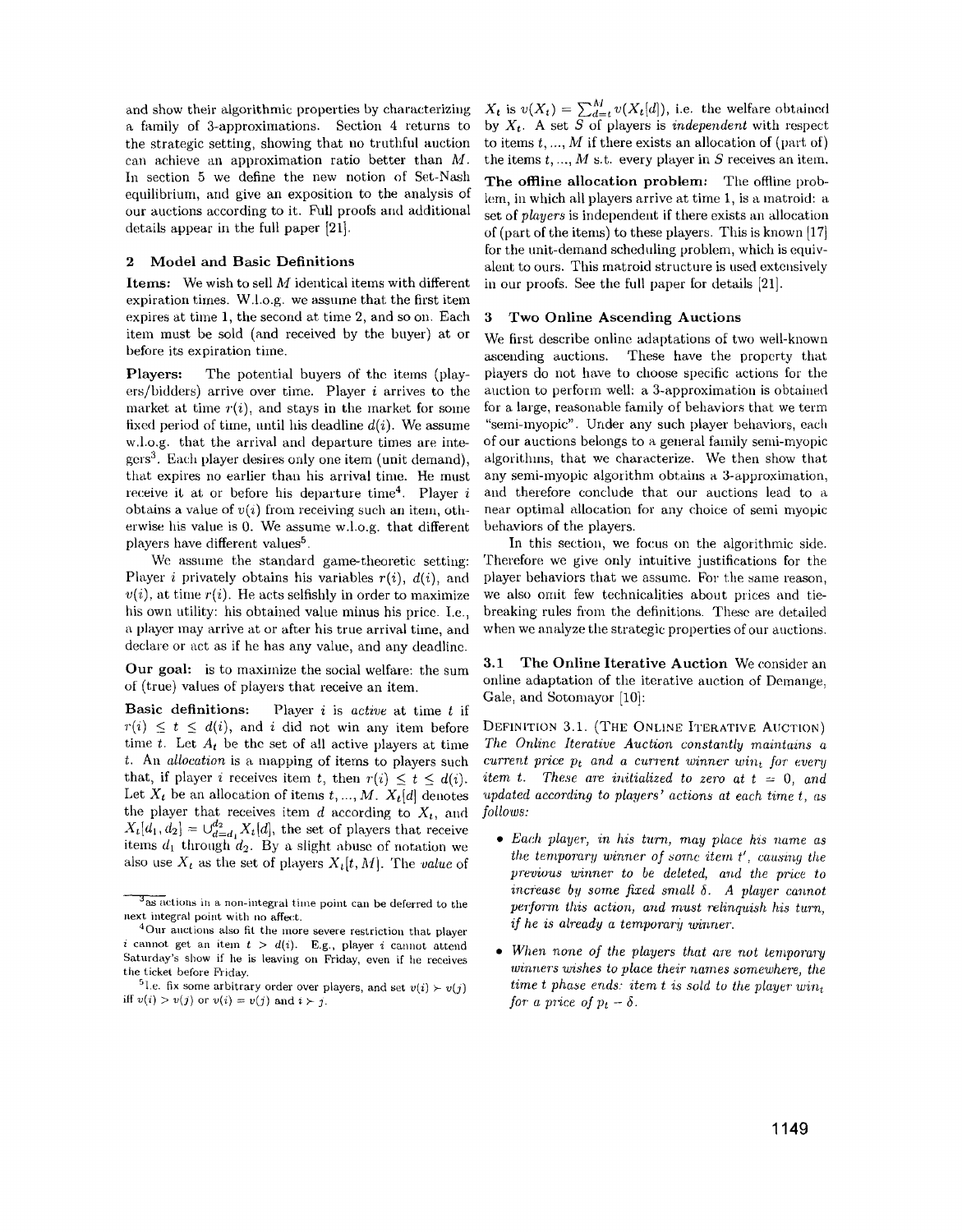• At time  $t+1$  the prices and temporary winners from *time t are kept. If additional players arrive then the auction continues according to the above rules.* 

Before analyzing the online auction, it is useful to take a glimpse at the offline case, in which all players arrive at time 1. This is a special case of the unitdemand model studied by [10], [14]:

DEFINITION 3.2. ([10]) *Player* i *has a* myopic strategy *in the iterative auction if, in his turn, he always places his name on the item*  $t \leq d(i)$  *with the minimal price, unless the minimal price*  $\geq v(i)$ *, in which case he docs not place his name at all.* 

LEMMA 3.1. ([10], [14]) *If all players are myopic and arrive at time* 1 *then the onl'ine iterative a'uction obtains the optimal allocation, Furthermore, if all other players*  are myopic then player *i* will maximize his utility by *playing myopically.* 

In the online setting, however, a player might not be completely myopic, depending on his beliefs about the future. For example, he may bid aggressively for the current item, not placing his name on future items at all. This is reasonable if he anticipates tight competition from players that will arrive later on. Viewing this behavior as one extreme, and the completely myopic behavior as the other, it seems that any combination of the two cannot be "ruled-out". On the other hand, a player might choose not to participate at all for some time units  $-$  if, for example, there are *M* high valued players that desire any item 1 through  $M$ , but they all do not participate up to time *AI,* then the resulting welfare will be low. As it turns out, this is the only type of behavior we need to exclude:

DEFINITION 3.3. Player *i* is semi-myopic if, in his *turn, i places his name on some item t with*  $p(t) \leq v(i)$ and  $r(i) \leq t \leq d(i)$  (not necessarily the one with *the lowest price). If there* is *no such item,* i *stops participating.* 

THEOREM 3.1. If all players are semi-myopic then *the online iterative a'uction achieves almost* a 3 *approximation:*  $v(OPT) \leq 3 \cdot v(ON) + 2 \cdot M \cdot \delta$ , where *OPT, ON are the optimal, online allocations.* 

The proof shows that, under any semi-myopic behavior, the online iterative auction is a semi myopic algorithm (see section 3.3 below), hence obtains the desired approximation (by lemma 3.3),

3.2 The Sequential Japanese Auction A different possibility is to sell item *t* at time *t* using a simple one item ascending auction:

DEFINITION 3.4. (A JAPANESE AUCTION) *The (classic, one item) Japanese auction operates as follows: An auctioneer gradually raises a price, starting from 0. Each participating player should decide whether to drop out or to stay (once a player drops out, he cannot join again), as the price ascends. The price stops increasing exactly 'When all players, besides one, have dropped out. The winner* is *the player that did not drop out, and he pays the price that was reached.* 

A natural adaptation of this to the online case is:

DEFINITION 3.5. (THE SEQUENTIAL JAPANESE AUCTION) *The Sequential Japanese A'uction sells each item* t *at time t, separately, using a Japanese auction with one modification: the participants are allowed to observe how many drop-outs occur as the price ascends (and to incorporate this into their drop-out decision). 6* 

As before, it is useful to first consider this auction for the offline case, in which a rather surprising notion of myopic behavior leads to the optimal allocation:

DEFINITION 3.6. *Player'i* is myopic *in the Sequential Japanese Auction if, in the auction of any time t, (for*  $r(i) \leq t \leq d(i)$ , he drops exactly when either the price *reaches v(i), or when there are exactly*  $d(i) - t$  *other playeTs that did not drop yet.* 

The logic for dropping when  $d(i) - t$  players remain is that at this point the player is assured that there are enough items before his deadline to be allocated to all bidders who are willing to pay the current price,

LEMMA 3.2. If all players are myopic and arrive at *time* 1 *then the Sequential Japanese Auction obtains the optimal allocation.* 

Our assumption that player have different values is important here. It is not hard to verify that this lemma actually follows from the proof of the online strategic setting. In this case, a myopic behavior (in the offline case) is a best response when all others are myopic only when using the modified prices of this auction (described in the full paper).

In the online setting, again, players might not play myopically, and may insist on closer items (i.e. stay longer in the auction) if they anticipate much competition in the future. In the extreme, when every player remains in the auction until the price reaches his true value, we actually simulate the simple greedy

 $\overline{^{6}$ Prices are also modified. The time-t-winner pays the highest price among all time- $t'$ -auctions in which he tied the time- $t'$ winner. Defining "a tie" is delicate, and requires the players to drop simUltaneously, See the full paper.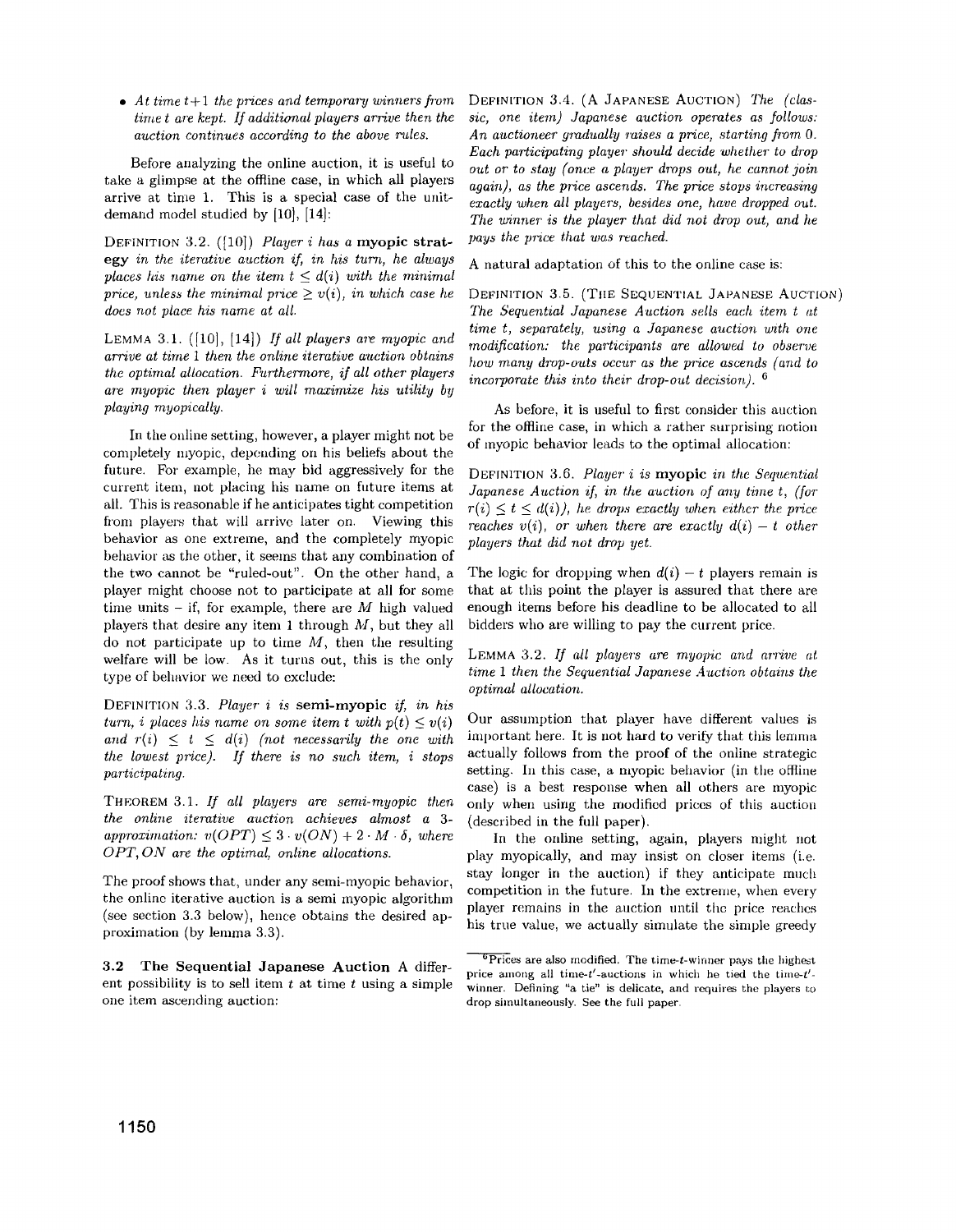algorithm, which is a 2-approximation. As before, any behavior between the two extremes can cause only a minor performance degradation. All we wish is that players will not drop out "too soon". Indeed, dropping out early in the auction also have disadvantages, as future auctions might be much more competitive, due to new arriving players.

DEFINITION 3.7. *Player i's strategy* is semi-myopic *(Jor the Sequential Japanese Auction)* if, *at every time t, he drops no late'r than when the price reaches his val'uc,*   $v(i)$ , and no earlier than when only  $d(i) - t$  other players *remain in the auction.* 

THEOREM 3.2. If all players play semi-myopic strate*gies then the Sequential Japanese Auction achieves a* 3 *-app1'Oximation.* 

In a similar manner to the iterative auction above, this theorem is proved by showing that, under any semimyopic behavior, the Sequential Japanese Auction is a semi myopic algorithm.

3.3 Semi-Myopic Algorithms For each combination of player strategies, the above auctions are associated with a different algorithm. In order to analyze their performance for a family of strategies, we therefore need to characterize a family of algorithms, that we call semi-myopic algorithms. The main point is that *any* semi myopic algorithm obtains a 3-approximation of the welfare.

Specifically, the *current best schedule* at time *t, St,* is the allocation with maximal value among all allocations of items  $t, ..., M$  to the active players,  $A_t$ <sup>7</sup>. Define:

(3.1) 
$$
f_t = \{ j \in S_t \mid S_t \setminus j \text{ is independent w.r.t items } t+1, ..., M \},
$$

The set  $f_t$  contains all players that can receive item  $t$ , when one plans to allocate items  $t, ..., M$  to the players of *St* (i.e. these are all the potentially *first* players). Now define the critical value at time  $t, v_t^*$ , as:

$$
v_t^* = \begin{cases} \min_{j \in f_t} \{v(j)\} & S_t \neq f_t \\ 0 & \text{otherwise} \end{cases}
$$

All active players with value larger than *v;* must belong to  $S_t$ , because of its optimality (w.l.o.g the first player in  $S_t$  has value  $v_t^*$ , and if there was a higher valued player outside of  $S_t$ , we could switch between them and increase the value of  $S_t$ ). Thus, it seems reasonable not to allocate item  $t$  to a player with value less than  $v_t^*$ , as this player cannot belong to any optimal allocation. Surprisingly, this condition is enough to obtain approximately optimal allocations:

DEFINITION 3.8. (A SEMI MYOPIC ALGORITHM) An *algorithm is semi myopic if every item* t is *sold at time t to some player j with*  $v(j) \geq v_t^*$ . <sup>8</sup>

LEMMA 3.3. *The Online Iterative Auction with semi*myopic players and the Sequential Japanese Auction with semi-myopic players are both semi myopic algo*rithms.* 

The family of semi-myopic algorithms can be viewed as the entire range between the following two extremes: the first is the greedy algorithm that always chooses the player with maximal value<sup>9</sup>, and the second is the "myopic" algorithm that always chooses the player that determined  $v_t^*$ . These two extremes are 2-approximations (both were studied in the context of online scheduling  $[18, 6]$ . The entire family has only a slightly larger approximation ratio:

THEOREM 3.3. *Any semi-myopic algorithm* is *a* 3 approximation of the welfare, and this is tight.

*Proof.* We will show that any online allocation algorithm that produces an allocation *ON* has  $v(OPT \setminus$  $ON) \leq 2 \sum_{t=1}^{M} v_t^*$ , where *OPT* is the optimal allocation. From this, the theorem will follow immediately, as any semi-myopic algorithm has  $v(ON|t|) \geq v_t^*$ , and therefore  $v(OPT) = v(OPT \setminus ON) + V(ON) \le$  $2 \sum_{t=1}^{M} v_t^* + v(ON) \leq 2 \cdot v(ON) + v(ON) = 3 \cdot v(ON).$ 

We first state two useful claims about the structure of offline allocations.

PROPOSITION 3.1. *Let A, B be sets of players, whe're*   $A \subset B$ . Let  $S_A$ ,  $S_B$  *be the allocation with optimal value for A, B, respectively (both are over the same set of items). Then if*  $j \in A$  *but*  $j \notin S_A$  *then*  $j \notin S_B$ .

PROPOSITION 3.2. Let S be the allocation with maximal *value over the set of players A and the set of items* t, ... , M. *Ass'ume that S* is *not independent w.r.t items*   $t + 1, \ldots, M$ . Let  $j \in S$  be the player with minimal value such that  $S \setminus j$  is independent w.r.t items  $t + 1, ..., M$ . *Then*  $S \setminus j$  *has maximal value among all independent* sets w.r.t items  $t + 1, ..., M$  and players in A.

 $7$ There exists one such allocation, by the matroid structure, and since different players have different values.

 $\overline{8A}$  worst-case approximation cannot sell item t before time t, as a player with high value only for *t* may appear.

<sup>&</sup>lt;sup>9</sup> Interestingly, this is a special case of the greedy algorithm of [22] for combinatorial auctions with sub-modular valuations. They study the offline case, but it is easy to verify that their algorithm actually works online.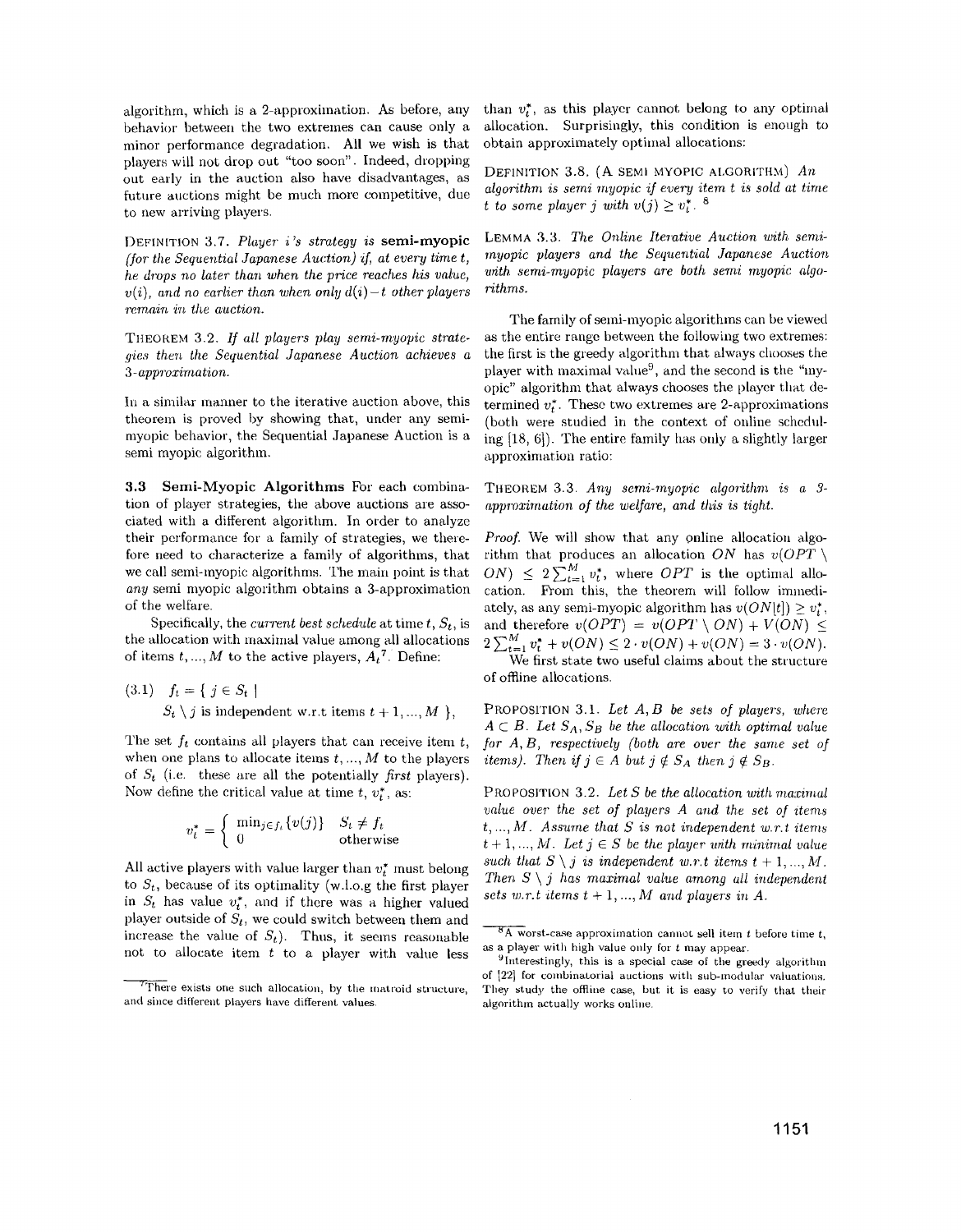We can now prove the theorem. Fix some scenario, and let *OPT* and *ON* be the optimal and online allocations for this scenario. We describe  $f : OPT \setminus$  $ON \rightarrow \{1, ..., M\}$  such that *f* is 2 to 1 and  $v(j) \leq v_{f(j)}^*$ for any  $j \in OPT \setminus ON$ . Our claim immediately follows. The function  $f$  is defined as follows. Let  $X_t$  be the optimal allocation of items  $t + 1, ..., M$  among players in  $OPT[1, t] \setminus ON$ . For any  $j \in OPT \setminus ON$  (say  $j = OPT[t']$ , let  $t_i^* = min\{t \ge t' \mid j \notin X_t \}$ . Then we fix  $f(j) = t_{i}^{*}$ .

PROPOSITION 3.3.  $\forall j \in OPT \setminus ON$ ,  $v_{f(i)}^* \ge v(j)$ .

*Proof.* Let  $t = f(j)$ . First notice that  $j \in A_t$ :  $j \notin ON$ ,  $r(j) \leq t$  as  $j \in OPT[1, t]$ , and  $d(j) \geq t$  since either  $j \in X_{t-1}$  or  $j = OPT[t]$ . Let  $m_t \in S_t$  be the player who determined  $v_t^*$ , (if  $v_t^* = 0$  then set  $m_t = null$ , so  $S_t \setminus m_t = S_t$ . We first show that, by subclaim 3.1,  $j \notin S_t \setminus m_t$ : define *A* as  $OPT[1, t] \setminus ON$  minus all players with deadline  $\lt t$ , and  $B = A_t$ . Clearly  $A \subseteq B$ . By definition,  $X_t$  is optimal for A (over items  $t + 1, ..., M$ ).  $S_t \setminus m_t$  is optimal for *B* (over items  $t + 1, ..., M$ ): if  $m_t = null$  this follows from the optimality of  $S_t$ , and if  $m_t \neq null$  this follows from sub-claim 3.2. Therefore, since  $j \notin X_t$  then  $j \notin S_t \setminus m_t$ . If  $j \neq m_t$  then  $j \notin S_t$ , and since  $j \in A_t$  it follows from the optimality of  $S_t$ that  $v(j) \le v(m_t)$ . If  $j = m_t$  then this trivially holds. Therefore  $v(j) \leq v(m_t) = v_{f(j)}^*$ , and the claim follows.

PROPOSITION 3.4. f *is* 2 *to 1.* 

*Pmoj.* Fix any time t. We need to show that *f* maps at most two players to *t*. Let  $j_1 \in X_{t-1}$  be the player with minimal value such that  $X_{t-1} \setminus j_1$  is an allocation of items  $t + 1, ..., M$ , and denote  $Y = X_{t-1} \setminus j_1$  (if  $X_{t-1}$ itself is independent w.r.t items  $t + 1, ..., M$  then set  $Y = X_{t-1}$ . If  $X_t \subseteq Y$  then by the optimality of  $X_t$  it follows that  $X_t = Y$  and the claim follows: by definition, f maps only  $j_1$  and  $OPT[t]$  to *t*. Otherwise,  $X_t \ Y \neq \emptyset$ . We first show that  $X_t \ Y = \{OPT[t]\}.$  This is implied by sub-claim 3.1: set  $A = OPT[1, t-1] \setminus ON$ , and  $B = OPT[1, t] \setminus ON$ . Since *Y* is optimal for *A* (by sub-claim 3.2) and  $X_t$  is optimal for *B* (by definition) it follows that, if  $j \in OPT[1, t-1]$  but  $j \notin Y$  then  $j \notin X_t$ , i.e. that  $X_t \setminus Y = \{OPT[t]\}.$  To conclude, we observe that  $X_t$  is a base in the matroid over items  $t + 1, ..., M$  and players  $OPT[1, t] \setminus ON$ , and that *Y* is an independent set of that matroid. Therefore  $|Y\setminus X_t| \leq |X_t\setminus Y| = 1$ , and thus  $|X_{t-1}\setminus X_t| \leq 2$ . Since  $OPT[t] \in X_t$  then, by definition, the players mapped to t are exactly those in  $|X_{t-1}\setminus X_t|$ , and the claim follows.

## 4 **The Impossibility of Truthful Approximations**

We now move from algorithmic considerations to gametheoretic ones, in order to analyze player strategies. Since our goal is to find approximately optimal allocations with respect to the *t'rue* variables of the players, we would prefer to design truthful algorithms: an algorithm is truthful if there exist price functions such that, regardless of how the other players act, player  $i$ will maximize his utility by declaring his true variables to the algorithm<sup>10</sup>. More formally, let  $T_i$  be the domain of all valid player i types/bids  $(r(i), v(i), d(i))$ , and let  $T_{-i} = \times_{i \neq i} T_i$ . Consider the allocation constructed by the algorithm upon receiving the type  $b_i \in T_i$  from player i and  $b_{-i} \in T_{-i}$  from the other players, and let  $v(i, b)$  be the value that player i obtains from this allocation, i.e.  $v(i)$  if i receives one of his desired items, and 0 otherwise.

DEFINITION 4.1. (TRUTHFULNESS) *An algorithm is truthful if there exist price functions*  $p_i$  :  $T_1 \times \cdots \times T_n$ R such that, for any *i*, any  $b_{-i} \in T_{-i}$ , any true type  $b_i \in T_i$ , and any  $b_i \neq b_i$ <sup>11</sup>:

$$
v(i, b_i, b_{-i}) - p_i(b_i, b_{-i}) \ge v(i, \tilde{b}_i, b_{-i}) - p_i(\tilde{b}_i, b_{-i}).
$$

Such a property is highly desirable, as it guarantees that each player will be motivated to reveal his true type to the algorithm, by an argument similar to the traditional worst-case arguments of Computer Science. Indeed, many recent examples show truthful algorithms for various CS models (some are cited in our introduction). However, for our model, no such algorithm performs well:

THEOREM 4.1. *Any truthful deterministic aLgorithm for our online allocation problem cannot obtain an approximation ratio better than M.* 

*Proof.* Assume w.l.o.g. that a player that does not win any item pays  $0$ . This implies that i's price must not be higher than his value.

LEMMA 4.1. Fix some truthful deterministic mecha*nism with some fixed appmximation mtio. Then, for any player i with*  $r(i) = 1$  *there exists a price function*  $p_i: T_{-i} \rightarrow \Re$  *such that, for any combination of players that arrive at time 1,*  $b_{-i}$ *:* 

• If  $v(i) > p_i(b_{-i})$  *then i wins item* 1 *and pays*  $p_i(b_{-i})$ *(regardless of his deadline).* 

 $\frac{1000}{1000}$  the revelation principle [24], it is w.l.o.g. to consider only algorithms that receive, as input, the players' types.

<sup>&</sup>lt;sup>11</sup>We actually restrict the possible  $\tilde{b}_i$ 's such that  $\tilde{r}_i \geq r_i$ .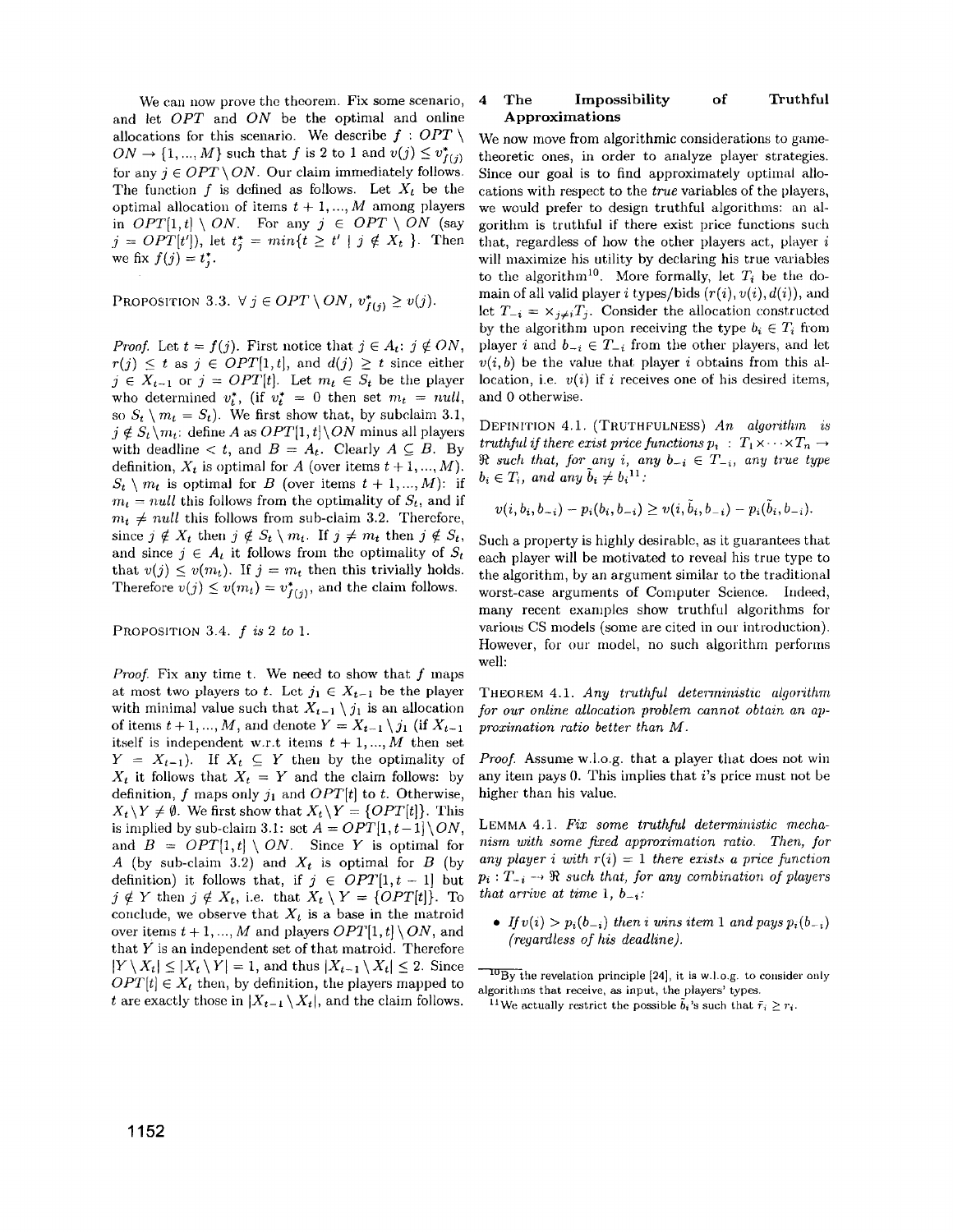• *If*  $v(i) < p_i(b_{-i})$  *then i does not win any item.* 

*Proof.* Fix any combination of players that arrive at time 1,  $b_{-i}$ . Suppose first that i has deadline equal to 1. For this case, the player becomes one parameter, and by truthfulness there exist a price function according to the claim  $[1]^{12}$ .

We now show that this function  $p_i$  satisfies the conditions of the claim, regardless of  $i$ 's deadline. Fix any deadline  $d(i)$  of i. If  $v(i) > p_i(b_{-i})$  then i must win some item until his deadline, otherwise he can declare  $d_i = 1$  and have strictly better utility. But then, if i does not win item 1, the adversary will produce players with higher and higher values, forcing the mechanism not to allocate any item to  $i$  in order to maintain the approximation ratio, thus contradicting truthfulness. Therefore *i* will receive item 1. He will pay  $p_i(b_{-i})$ as otherwise, if he pays a higher price, he will declare  $d_i = 1$  and will reduce his price, and if he pays less, then if  $i$  will have deadline equals 1 he will declare *d(i)* instead, thus still winning item 1 but paying less. Therefore the function *Pi* satisfies the first condition.

Suppose now that  $v(i) < p_i(b_{-i})$ , and suppose there exists a scenario in which  $i$  wins one of his desired items. His price must be at most  $v(i) < p_i(b_{-i})$ . But then, if i had some value larger than  $p_i(b_{-i})$  he would have been better off declaring  $v(i)$  instead, by this still winning but paying less. Therefore  $i$  cannot win any item at all, and the claim follows.

We now finish the proof of the theorem. Fix any price functions  $p_i : T_{-i} \to \Re$ . For any  $\epsilon > 0$  we show the existence of player types  $b_1, ..., b_M$  s.t.  $\forall i: r(i) = 1$ ,  $d(i) = M, 1 \le v(i) \le 1 + \epsilon$ , and  $v(i) \ne p_i(b_{-i})$ . By the above claim, it follows that the mechanism can obtain welfare of at most  $1 + \epsilon$ , while the optimal allocation is at least M, and the theorem follows. To verify that such types exist, fix  $L > M$  real values in  $[1, 1 + \epsilon]$ . Choose *IV* values  $v(i)$  uniformly at random from these *L* values. Then, for any given i,  $Pr(v(i) = p_i(v(-i))) \leq 1/L$ , as the values were drawn i.i.d. Thus,  $Pr(\exists i, v(i) =$  $p_i(v(-i)) \leq M/L < 1$ , hence there exist a choice of values with  $v(i) \neq p_i(v(-i))$  for all *i*.

Remark 1: Although the proof utilizes an extreme scenario with players with very large values, the worst case ratio occurs in common, simple scenarios, as the proof demonstrates. I.e., since the algorithm defends itself against such extremes, it must make wrong decisions even in simple cases.

**Remark 2:** A simple truthful deterministic Mapproximation exists: For any player  $i$ , set  $p_i$  to be the highest bid received in time slots  $1, \ldots, t$ , excluding i's own bid. Sell item t to player i if and only if  $v(i) > p_i$ , for a price of *Pi.* 

#### 5 Will Players Act As Expected?

Our main motivation at this point is to justify the assumption that players will behave "as expected". We desire a rational justification, i.e. one that shows that expected strategies are, in some sense, utility maximizers for the players. The settings that we are interested in are ones in which "recommended" strategies are indeed to be intuitively expected, and deviating from them would seem to require some effort. In such cases, even rather weak notions of rational justification carry some weight. Such settings include, in particular, situations where computer protocols are announced and appropriate software that acts "as expected" is available. Our notions are intended for cases where the existing standard notions do not apply; truthfulness is impossible, and no distributional assumptions can be made since we seek "worst-case" notions as in computer science.

5.1 A Game Theoretic Framework: Implementation in Set-Nash Equilibria Our setting contains  $n$  players, where each player i has a privately known type (input)  $t_i \in T_i$ , and  $T = T_1 \times ... \times T_n$ . Each player *i* has a strategy space  $S_i$ , and a utility function  $u_i : T_i \times S \to \Re$ , where  $u_i(t_i, s_i, s_{-i})$  denotes *i*'s payoff when his type is  $t_i$ , he plays strategy  $s_i$  and the others play the strategy tuple  $s_{-i}$ . We model a situation in which a set of recommended strategies is defined for each player. Specifically, a function  $R_i : T_i \to 2^{S_i}$  is given, where  $R_i(t_i) \subseteq S_i$  is the set of strategies that player i may be expected to follow. We denote also  $R_i(*) = \bigcup_{t_i \in T_i} R_i(t_i)$ . The motivating scenario is where it is known that if all players i play strategies  $s_i \in R_i(t_i)$ , then the outcome is "good" in some sense. E.g., in our case, the obtained social welfare approximates the optimalone. We would like to capture the notion that the sets  $R_i$  are in equilibrium. In other words, formalize when can it be said that given that other players  $j \neq i$ all play strategies in  $R_i(t_j)$ , then player i also rationally plays some strategy in  $R_i(t_i)$ .

DEFINITION 5.1. *The set functions*  $\{R_i(\cdot)\}\$  *are in* Set-Nash equilibrium *(for pure strategies)* if *for every* i, every  $t_i \in T_i$ , every  $s_{-i} \in R_{-i}(*)$ , and every  $s_i \in$  $S_i$  there exists  $r_i \in R_i(t_i)$  such that  $u_i(t_i, r_i, s_{-i}) \geq$  $u_i(t_i, s_i, s_{-i})$ . *I.e. if all others play some recommended strategies (not necessarily according to their true types) then there exists a best response strategy for i that is* 

 $\overline{1^2}$ The argument essentially states that, if i wins for some  $v(i)$ then he ins with any higher value, and pays the same. Therefore there exists a threshold value  $p_i^* = p_i^*(b_{-i})$ , such that *i* wins and pays  $p_i^*$  if  $v(i) > p_i^*$ , and looses otherwise.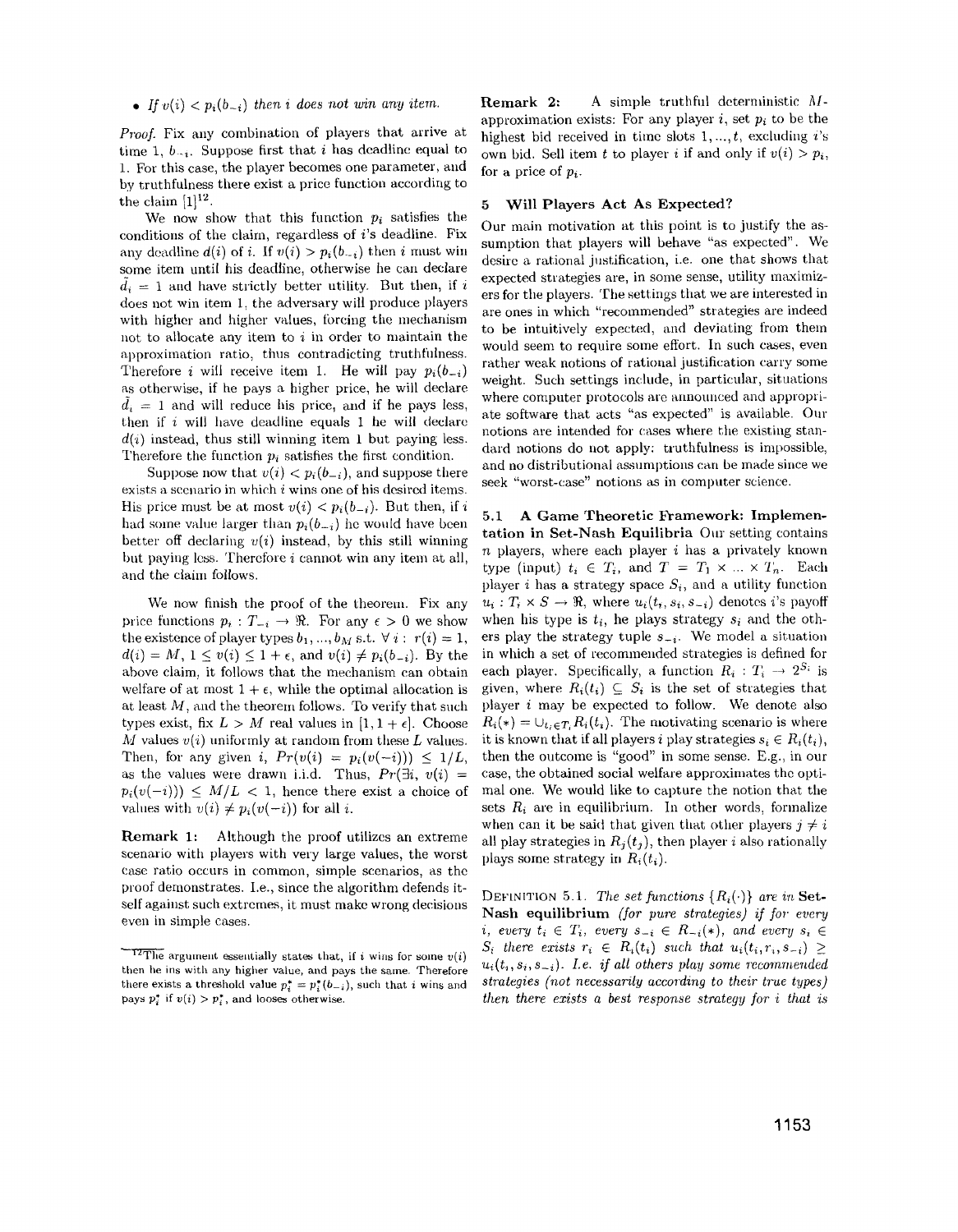*one of i's recommended strategies (according to his true type),* 

Although this definition is weak, we believe that this "set equilibrium" concept is important. Specifically, it captures the intuitive rational behind playing a "semimyopic" strategy in our model, as we show below. To answer the weak points of the definition, while still maintaining its spirit, we suggest a hierarchy of strengthened definitions in the full paper, and discuss their different properties.

It seems most appropriate to formalize our main theorem using the framework of Implementation Theory. This will also help us to describe the structure of our proof, below. In this setting, we have a set of outcomes/alternatives, A, from which we have to choose one outcome. The choice depends on the players types  $t \in T$ , according to some social rule  $F : T \to 2^A$ . In our case, *A* is the set of all valid allocations of items to players, and  $F(t)$  outputs all allocations that are 3approximations w.r.t  $t$ . This social rule represents the fact that our goal is to obtain a 3-approximation of the welfare, and any allocation that obtains this will satisfy us. All the classic definitions from implementation theory can be adapted to our Set-Nash definition:

DEFINITION 5.2. *Given*  $F : T \rightarrow 2^A$ , *an implementation in Set-Nash equilibrium* is *a mechanism*  with strategy sets  $S_1, ..., S_n$ , and an outcome function  $g(s_1, ..., s_n) \in A$ , such that there exists a Set-Nash equi*librium*  ${R_i(\cdot)}_i$  *that satisfies that*  $g(s) \in F(t)$  *for all*  $s \in R(t)$ .

The celebrated revelation principle states that whenever we can implement a social function in some equilibrium, we can also implement it using a direct revelation implementation, in which the strategy space of the players is simply to reveal their type. For our "set equilibrium" notion, we can have an "extended direct revelation" implementation which is "extended truthful":

DEFINITION 5.3. *An implementation* is *an "extended direct revelation implementation" if the strategies of the players are of the form*  $(t_i, l_i)$ *, where*  $t_i \in T_i$ *, and*  $l_i$  $represents$  any additional information.

*An extended direct revelation implementation* is *"extended truthful" (in Set-Nash equilibrium) if there exists a Set-Nash equilibrium in which*  $R_i(t_i) = (t_i, *),$ i.e. the player declares his true type in every one of his *recommended strategies.* 

PROPOSITION 5.1. *(An extended revelation principle) Every function*  $F: T \to 2^A$  that can be implemented in *Set-Nash equilibrium can be implemented by an extended truthful implementation.* 

5.2 Main Theorem The above Definitions enable us to exactly state the game-theoretic properties of our two ascending auctions:

Main Theorem: The Online Iterative Auction and the Sequential Japanese auction both implement a  $3$ approximation of the welfare in Set-Nash equilibrium.

In other words, both auctions have a Set-Nash equilibrium with the property that, for any combination of strategies from the recommended sets, the resulting welfare is at most one third of the optimal welfare.

We prove this in two steps. We first explicitly describe an extended direct revelation mechanism that implements a 3-approximation of the welfare. We then show that the this mechanism is "embedded" in both our auctions (which are not direct revelation mechanisms, of-course, and are seemingly different). We next give a short exposition to both these arguments. Exact definitions and proofs are given in the full paper [21).

The extended direct revelation mechanism, which we call a "semi-myopic mechanism", is as follows. Each player declares his type (arrival time, value, and deadline) plus an additional "false" deadline. At each time *t*, the mechanism computes the sets  $A_t$ ,  $S_t$ , and *ft,* which are the the natural parallels of the notions in definition 3.8, where the deadline of each player is taken to be his "false" deadline if that has not already passed, and his "true" deadline otherwise. The winner is chosen to be some player from  $f_t$  (this is actually a family of mechanisms, as the exact rule of choosing from  $f_t$  is not specified). We associate a "time-t-price" to every player in  $f_t$ , which equals the value of the highest player remained outside of  $S_t$ . The winner pays his maximal "time-t-price" over all time periods. The recommend strategy set  $R_i(\cdot)$  of player i is to declare his true type plus any "false" deadline not higher than his true deadline. We have:

**Lemma:** For any player *i*, and any  $s_{-i} \in R_{-i}(*)$ , *i* has a best response to  $s_{-i}$  in  $R_i(t_i)$ .

Lemma: For any combination of recommended strategies, the semi-myopic mechanism is a semi-myopic algorithm.

Corollary: The semi-myopic mechanism Set-Nash implements a 3-approximation of the welfare.

The next step is to use this building block to prove the main claim (the argument below is repeated for each auction separately, in a similar way). We first show that the ascending auction is an "extension" of a semi myopic mechanism: Define a subset of the strategies of the ascending auction as follows. Each player chooses a false deadline, plays myopically with